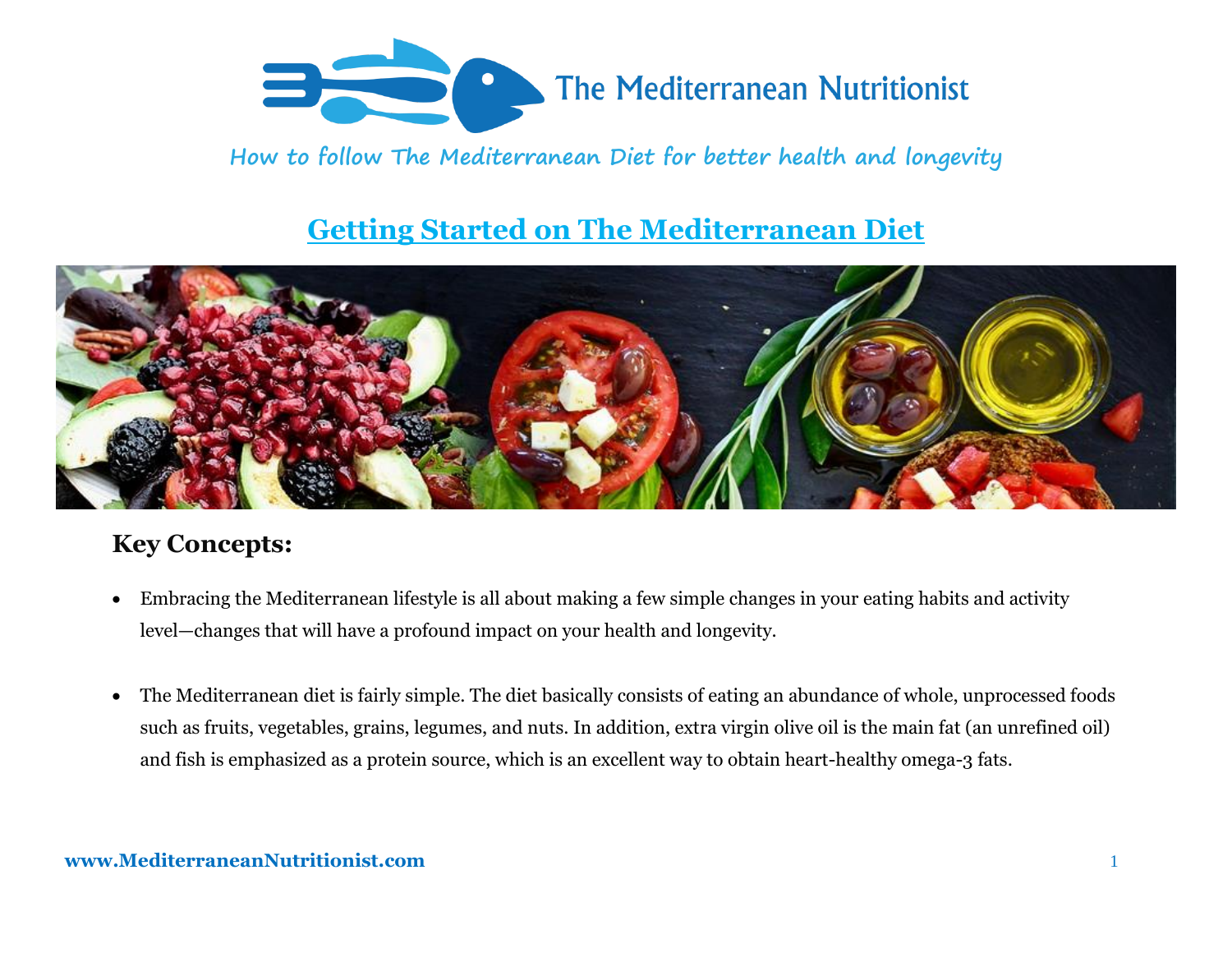

- The typical, disease-promoting Western diet is characterized by **high intakes** of trans and saturated fats, full fat dairy, refined sugars, refined and highly processed vegetable oils, sodium and processed foods. This is in stark contrast to **The Mediterranean Diet**, a whole foods diet filled with fresh fruits and vegetables, nuts, olive oil and whole grains, and **avoids** red and processed meats, dairy, trans and saturated fats and refined sugars.
- So, what does a day of eating look like when you live the Mediterranean lifestyle? Aim for applying the 10 steps below as a guideline then refer to the sample day to learn just how easy it is to eat like this…make sure to eat the suggested variety of fresh fruit and vegetables—using extra virgin olive oil liberally to flavor your food. Adjust your portion sizes to control your weight and don't forget to get your daily exercise in. The checklist is a helpful tool—it will aid you in balancing out your Mediterranean day, your way. Bon Appetit!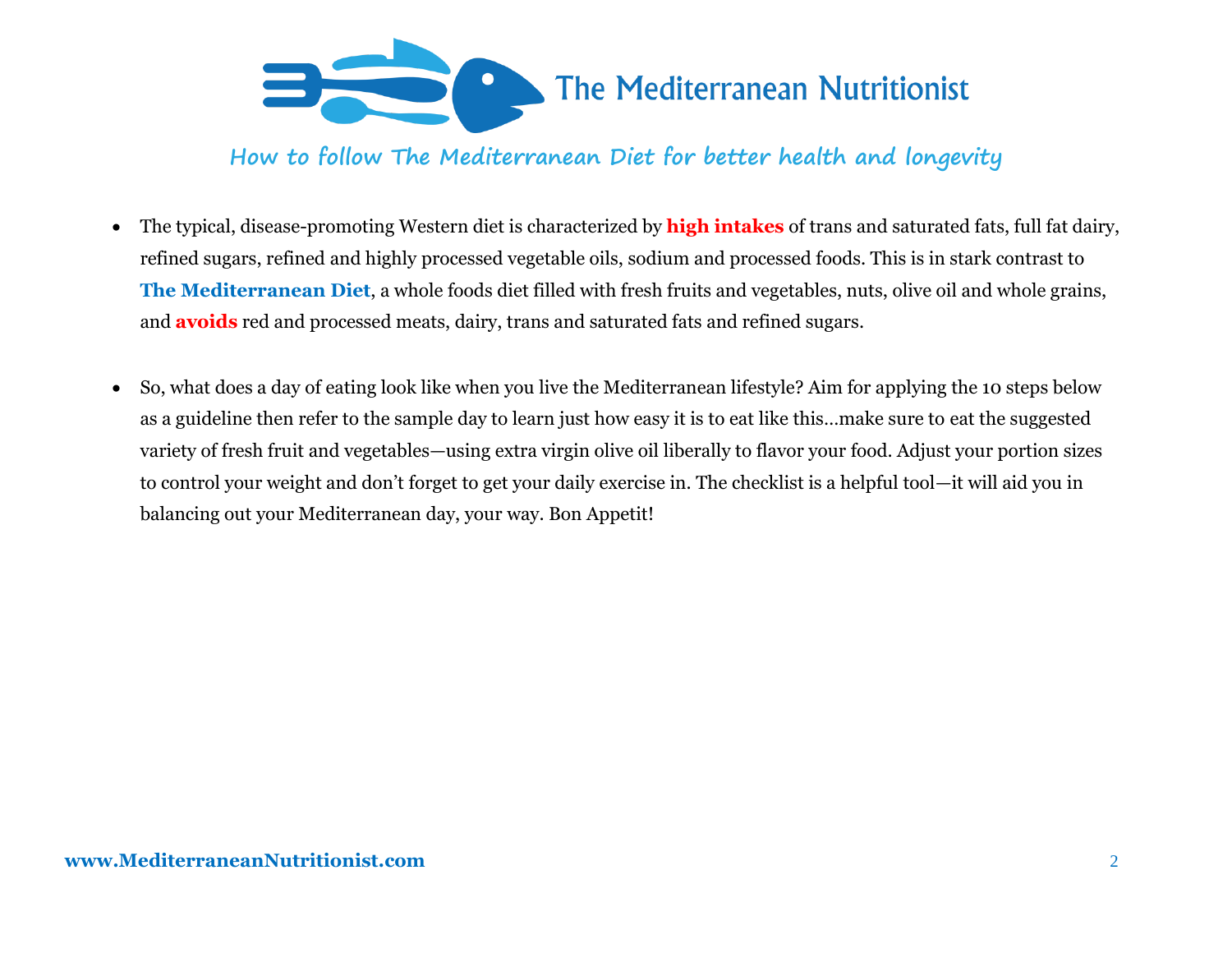

## **Key STEPS:**

- 1. Make authentic extra virgin olive oil (EVOO) your main fat for cooking, salad dressings, and dipping bread. Use avocado as a spread.
- 2. Eat lots of fresh vegetables every day, especially deeply colored green, orange, red and purple produce and season food with herbs and garlic.
- 3. Eat 100% whole grain products every day.
- 4. Eat seafood at least three a week (fish omega-3 fat).
- 5. Eat lots of fresh fruit every day.
- 6. Eat a handful of nuts and some flaxseeds or chia seeds (plant omega-3 fat), every day.
- 7. Eat legumes (beans, peas or lentils) every day.
- 8. Eat a small amount of fat-free dairy a few times a week.
- 9. Drink a glass of red wine with dinner (if allowed by your physician).
- 10. Walk a minimum of 30 minutes a day (aim for achieving 10,000 steps) and strength train twice a week (for healthy bones).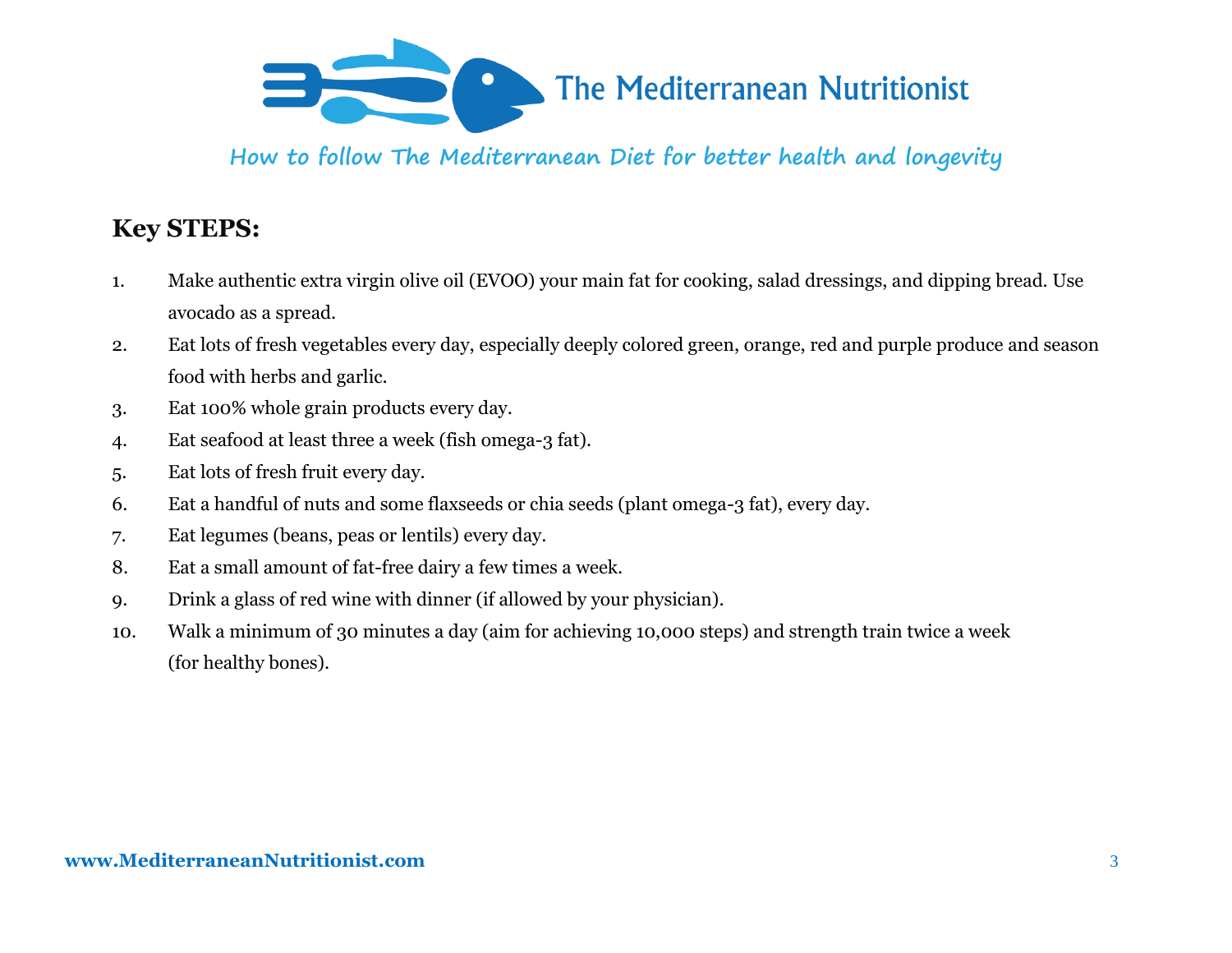

#### **Sample Day**

|                   | Food                                                     |                                                  | <b>Food Checklist</b>                                       |
|-------------------|----------------------------------------------------------|--------------------------------------------------|-------------------------------------------------------------|
| <b>B</b> reakfast | Oatmeal<br>Ground flaxseeds<br>Soy milk<br>Mixed berries | $\sqrt{ }$<br>$\gamma$<br>$\gamma$<br>$\sqrt{ }$ | Whole grain<br>Flaxseeds (omega-3)<br>Legume<br>Fresh fruit |
| $\mathbf S$ nack  | Walnuts and dried figs                                   | $\gamma$<br>$\sqrt{ }$                           | Walnuts (omega-3)<br>Figs                                   |
|                   | <b>Greek salad:</b>                                      |                                                  |                                                             |
| $L$ unch          | tomatoes, onions,                                        | $\sqrt{ }$                                       | Vegetables, Herbs (onions, garlic)<br><b>Olives</b>         |
|                   | cucumber, peppers, garlic                                |                                                  |                                                             |
|                   | olives, a very small                                     |                                                  |                                                             |
|                   | amount of low-fat feta                                   | $\sqrt{ }$<br>$\sqrt{ }$<br>V                    | <b>EVOO</b><br>Fresh fruit<br>Whole grain                   |